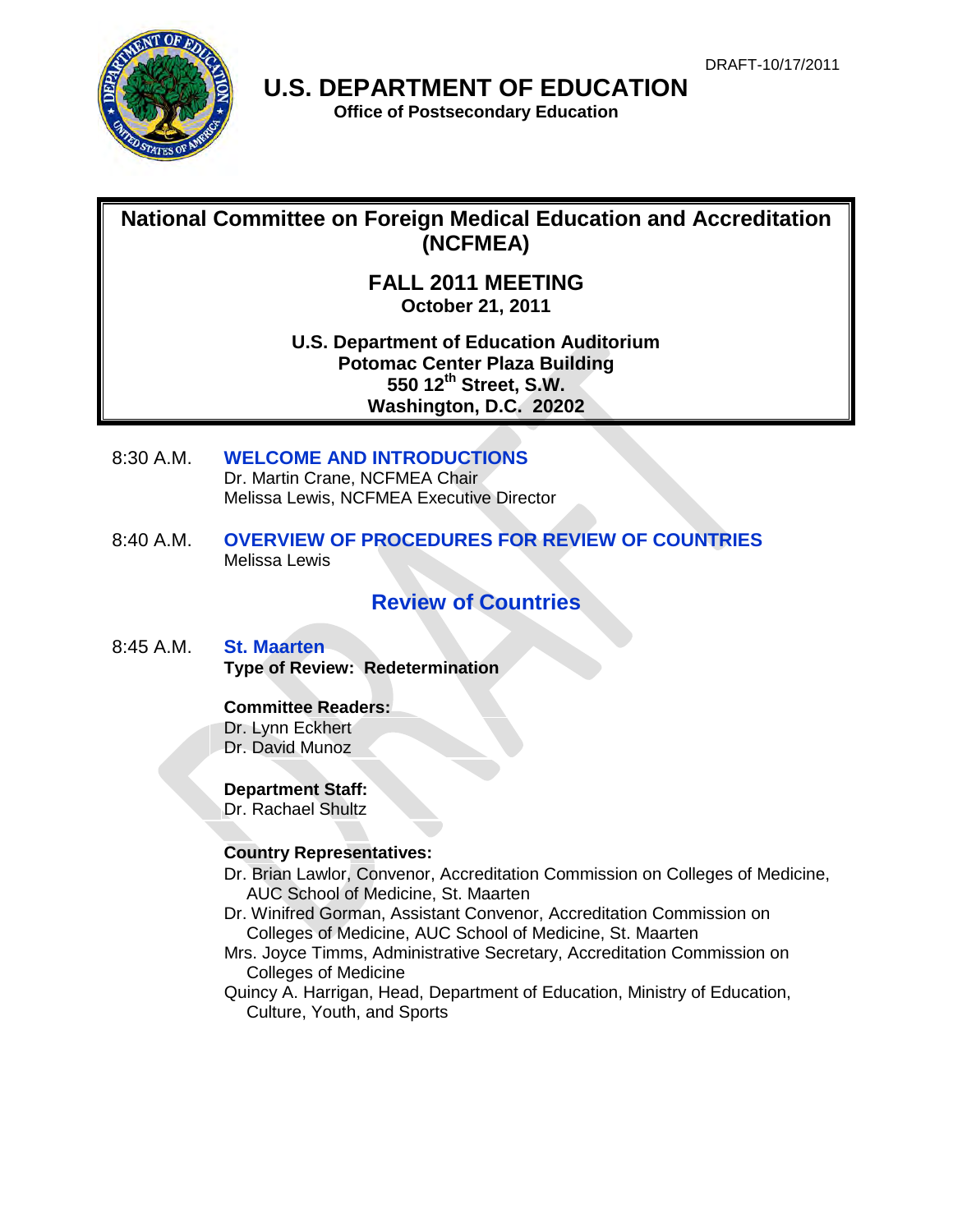### October 21, 2011NCFMEA Agenda Page 2

### 9:30 A.M. **Philippines Type of Review: Redetermination**

#### **Committee Readers:**

Dr. Radheshyam Agrawal Dr. James Hallock

#### **Department Staff:**

Mr. Chuck Mula

#### **Country Representative:**

Concepcion V. Pijano, Executive Director Philippine Accrediting Association of Schools, Colleges and Universities (PAASCU) Dr. Herminia Torres, Vice President, PAASCU Dr. Alfaretta Reyes, Member, PAASCU

### 10:00 A.M. **BREAK**

### 10:15 A.M. **Dominican Republic Type of Review: Redetermination**

#### **Committee Readers:**

Dr. Deborah Powell Dr. Andrea Reid

#### **Department Staff:**

Dr. Jennifer Hong-Silwany

#### **Country Representatives:**

Rosa Adelina Céspedes Garrido, Director, Department of Medical Education, Ministry of Higher Education, Science and Technology (MESCyT) Emilio Huyke, Medical Education Consultant, MESCyT

Gustavo Bastista, Member National Council of Higher Education, Science and Technology (CONESCyT)

Mauro Canario, Dean of the Faculty of Health Science, Autonomous University of Santo Domingo (USAD)

José Alt. Hazim Torres, Vice-Rector of Student Services, Vice-Rectory of Extension and Community Services, Central University of the East (UCE)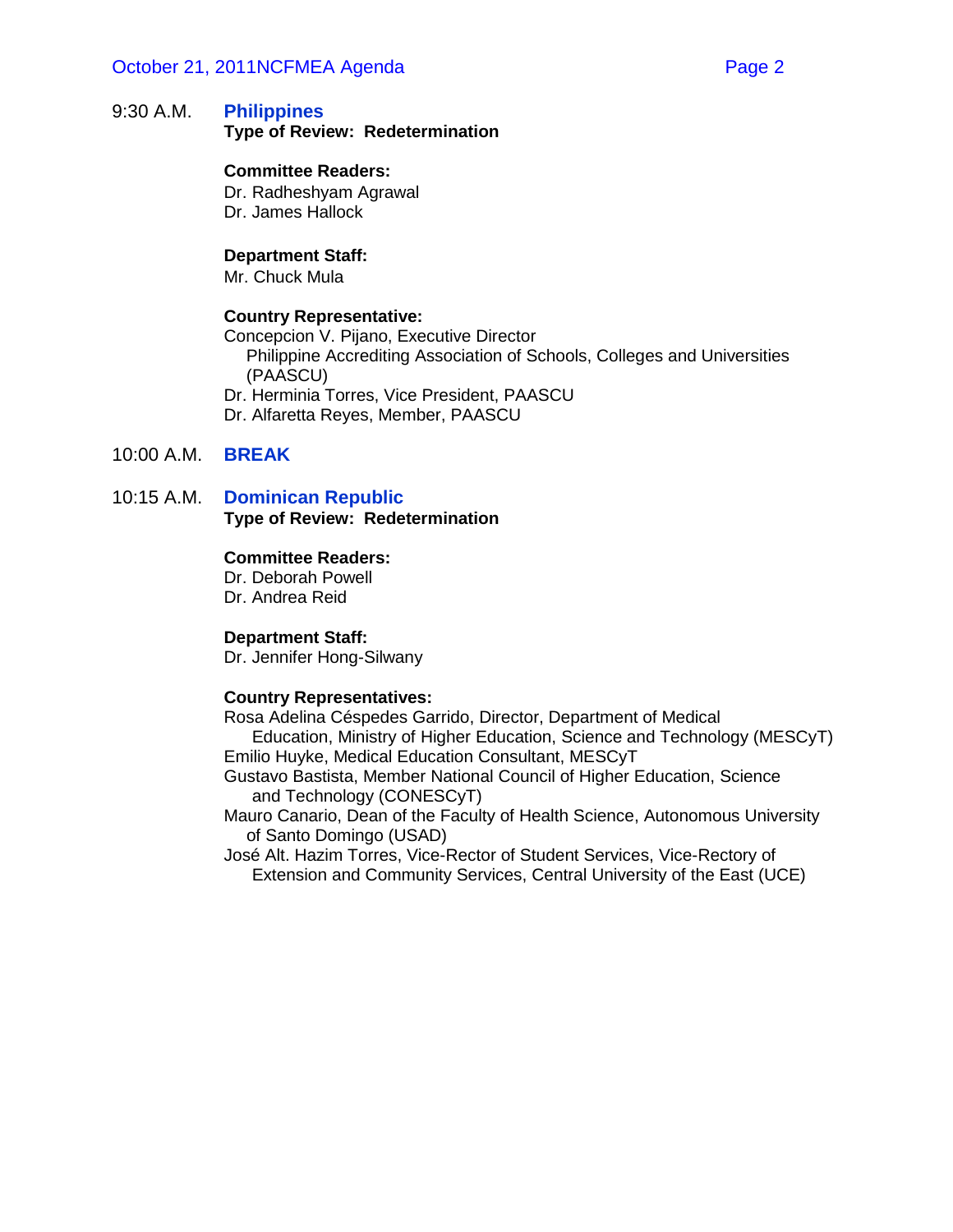### 11:00 A.M. **Poland**

**Type of Review: Reappearance for Redetermination**

#### **Committee Readers:**

Dr. James Hallock

#### **Department Staff:**

Ms. Joyce Jones, J.D.

#### **Country Representatives:**

Mr. Marek Rocki, Polish Accreditation Committee

- Mr. Mieczyslaw Socha, Polish Accreditation Committee
- Mr. Zbigniew Marciniak, Ministry of Science and Higher Education
- Mr. Leszek Pączek, Accreditation Committee for the Polish University Medical **Schools**

### 11:45 A.M. **LUNCH BREAK**

There are several restaurants within walking distance, such as Potbelly Sandwiches, located at 1240 Maryland Ave., SW or the upscale Mandarin Oriental hotel restaurant, located across the street.

#### 12:45 P.M. **Commonwealth of Dominica**

#### **Type of Review: Reappearance for Redetermination**

#### **Committee Readers:**

Dr. Radheshyam Agrawal Mr. Krishnan Subrahmanian

#### **Department Staff:**

Ms. Elizabeth Daggett

#### **Country Representatives:**

Dr. Dorian Shillingford, Chair, Dominica Medical Board Martin Michaelson, Esq., Partner, Hogan Lovells US LLP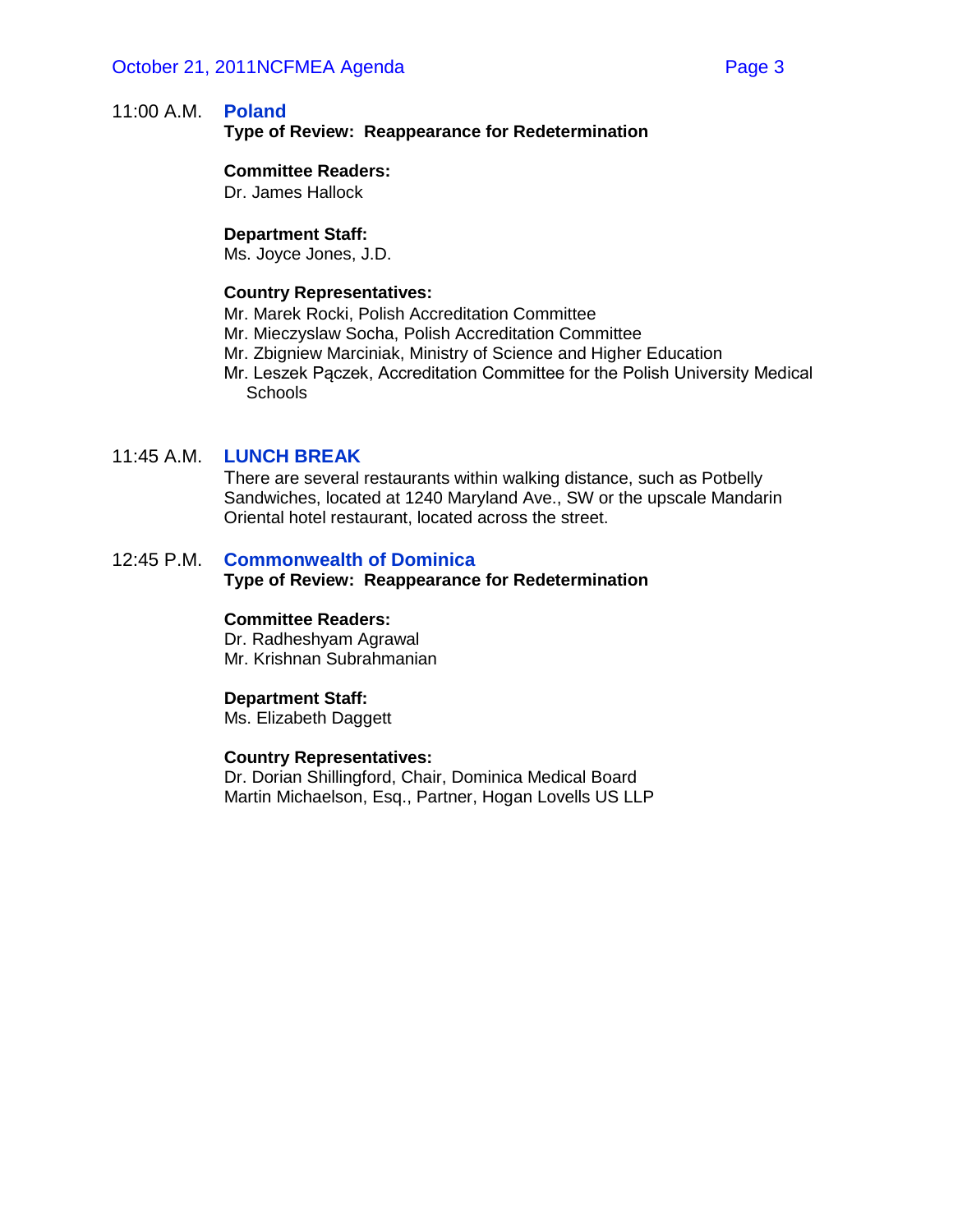**Type of Review: Redetermination**

### **Committee Readers:**

Dr. Lynn Eckhert Dr. David Munoz

### **Department Staff:**

Mr. Chuck Mula

### **Country representatives:**

Dr. Beatriz V. Velasquez-Castillo, Consejo Mexicano Para La Accreditation de La Educacion Medica (COMAEM) Mr. Peter B. Mandeville, Professor Department of Statistics, School of Medicine

Universidad Autonoma de San Luis Potosi

### 2:00 P.M. **Hungary**

### **Type of Review: Reappearance for Redetermination**

### **Committee Readers:**

Dr. James Hallock Dr. David Munoz

### **Department Staff:**

Dr. Rachael Schultz

### **Country representatives:**

- Dr. György Panyi, Professor and Department Head, Department of Biophysics and Cell Biology, University Debrecen, Medical and Health Science Center, Faculty of Medicine
- Dr. Júlia Szekeres, Professor and Head of Institute, Institute of Medical Microbiology and Immunology, University of Pécs, Faculty of Medicine,

# 2:45 P.M. **BREAK**

3:00 P.M. **Czech Republic Type of Review: Redetermination**

### **Committee Readers:**

Dr. Deborah Powell

### **Department Staff:**

Mr. Steve Porcelli

### **Country representatives:**

Dr. Otomar Kittnar, Professor, Charles University, Prague Dr. Barbara Karpetova, Embassy of the Czech Republic, Washington, DC Dr. Monika Griffis, Lawyer